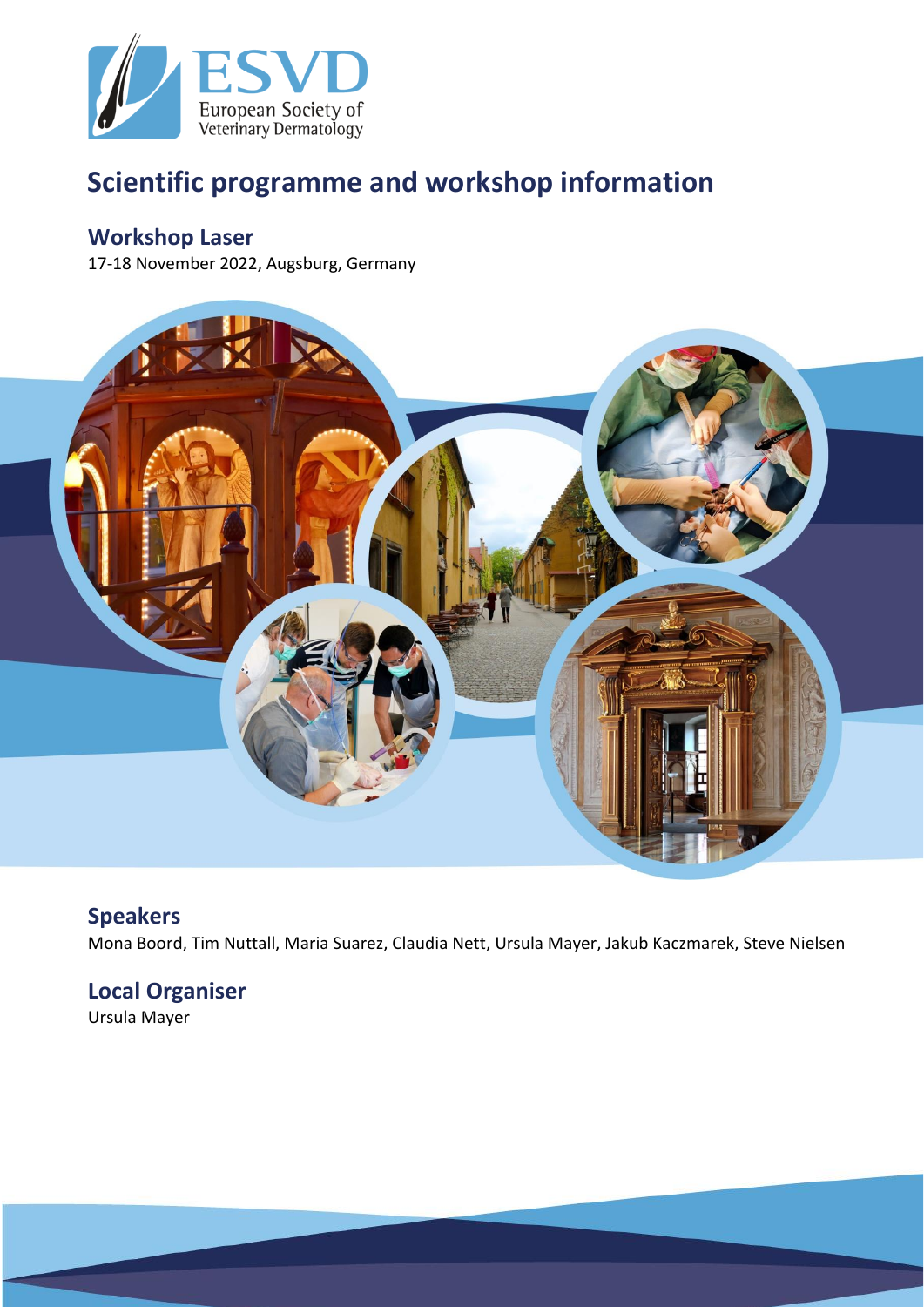

# **Tentative Schedule Thursday 17 November 2022 – 7 hours**

| <b>Time</b>     | <b>Title</b>                                         |
|-----------------|------------------------------------------------------|
| $08:00 - 08:30$ | Registration                                         |
| $08:30 - 10:30$ | Introduction Laser Theory (Mona Boord)               |
|                 | Physics, Laser types                                 |
|                 | Interaction tissue/Laser light                       |
|                 | Safety                                               |
| $10:30 - 11:00$ | <b>Coffee Break</b>                                  |
| $11:00 - 13:00$ | Indications CO2 and Diode Laser (Tim Nuttall/Claudia |
|                 | Nett)                                                |
| 13:00 - 14:00   | Lunch                                                |
| 14:00 - 15:30   | Practical workshop with vegetables                   |
| $15:30 - 16:00$ | <b>Coffee Break</b>                                  |
| 16:00 - 17:30   | Practical workshop with animals                      |
|                 | Short break to change room                           |
| 17:45 - 18:45   | Cases (Ursula Mayer, Jakub Kaczmarek)                |
| 19:30           | Dinner                                               |

# **Friday 18 November 2022 – 7 hours**

| <b>Time</b>     | <b>Title</b>                                          |
|-----------------|-------------------------------------------------------|
| $08:30 - 09:00$ | Basic of Laser Therapy (Steve Nielsen)                |
| $09:00 - 09:45$ | Lasertherapy of Wounds whats the evidence (Maria      |
|                 | Suarez)                                               |
| $09:45 - 10:30$ | Lasertherapy of other conditions (Pain/Derm) whats    |
|                 | the evidence (Maria Suarez)                           |
| $10:30 - 11:00$ | <b>Coffee Break</b>                                   |
| $11:00 - 12:00$ | Laser in Ear Disease (Claudia Nett/Tim Nuttall)       |
| $12:00 - 13:00$ | Lunch                                                 |
| $13:00 - 14:00$ | Treatment of Pododermatitis Focus Laser (Tim Nuttall) |
| 14:00 - 14:30   | Surgical Treatment of Pododermatitis (Mona Boord)     |
| 14:30 - 15:00   | Orthopedic surgeons perspective on pododermatitis     |
|                 | (Pain/Conformation) (Jakub Kaczmarek)                 |
| 15:00 - 15:30   | <b>Coffee Break</b>                                   |
| 15:30 - 16:30   | Cases/videos/studies (Mona Boord)                     |
| $16:30 - 17:30$ | Fluorescence Photobiomodulation (Ursula Mayer)        |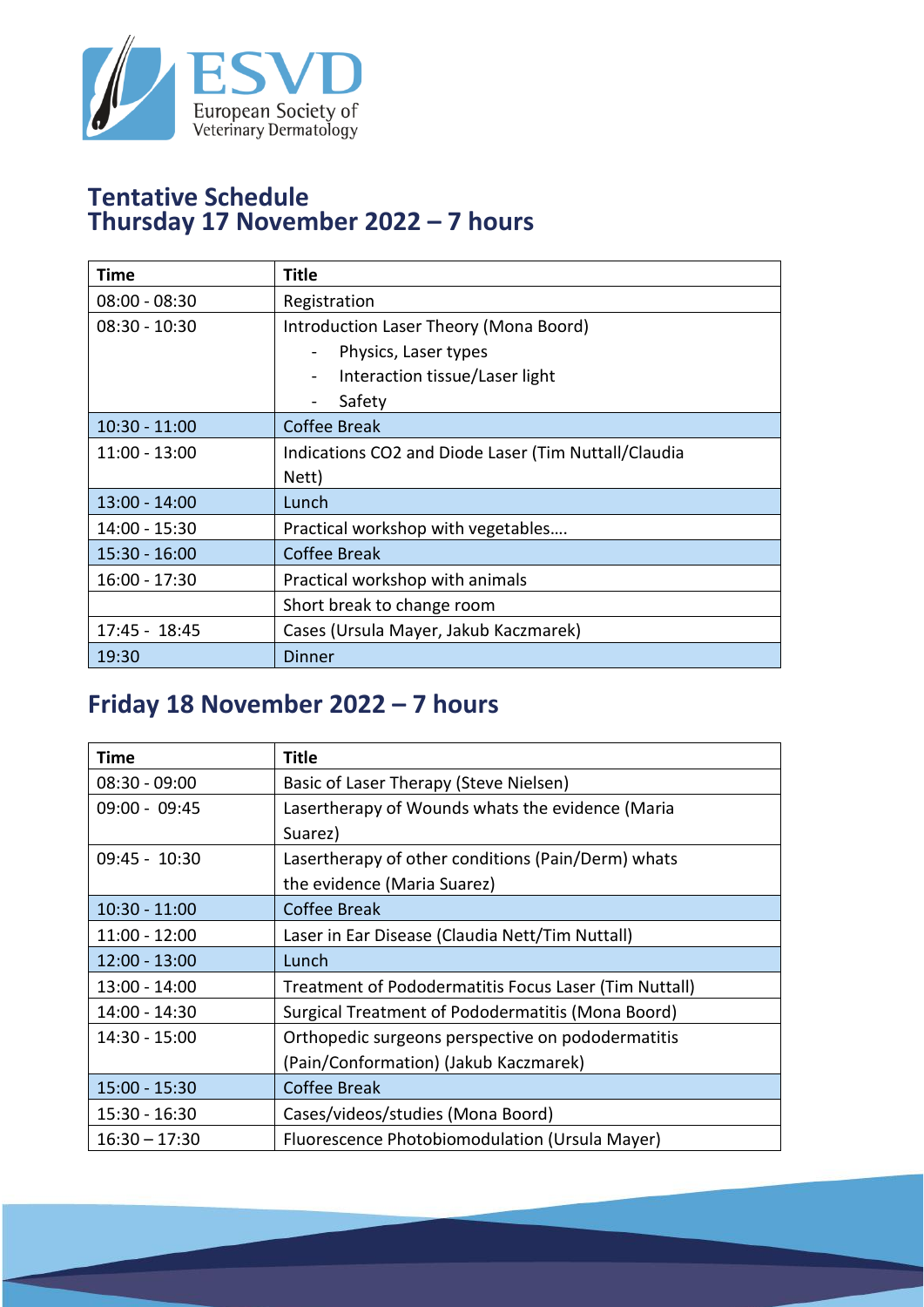

## **Workshop Venue**

The workshop will take place at a small animal clinic in Augsburg, Germany.

Here we have a lecture room and another big room for the practical sessions and to work on cadavers.

Address details: Small Animal Clinic Augsburg, Germany Anicura Kleintierspezialisten Augsburg Überweisungszentrum Max-Josef-Metzger-Str. 9 86199 Augsburg <https://www.anicura.de/kleintierspezialisten-augsburg/>

Please note, parking spaces are limited.

### **Accommodation**

The following accommodations are available near to the venue or the main station of Augsburg

#### **Das Hotel am alten Park**

3 min. by foot from Augsburg Main station

4 points trip advisor Frölichstraße 17 86150 Augsburg T: +49 (0)821 45051-0

- F: +49 (0)821 45051-2251
- E: [willkommen@hotel-am-alten-park.de](mailto:willkommen@hotel-am-alten-park.de)
- I: <http://www.hotel-am-alten-park.de/> (not in English but reception speaks English)

Single room 78,50 Euro including breakfast Singel room comfort 99,50 euro including breakfast Double room 131,50 Euro including breakfast

#### **Maison Viktoria**

across main station Augsburg

4 points trip advisor Viktoriastr. 4, 86150 Augsburg

- T: +49 (0)821 9997220
- E: [bonjour@maison-viktoria.com](mailto:bonjour@maison-viktoria.com)
- I: <https://hotels-maison.com/viktoria-augsburg>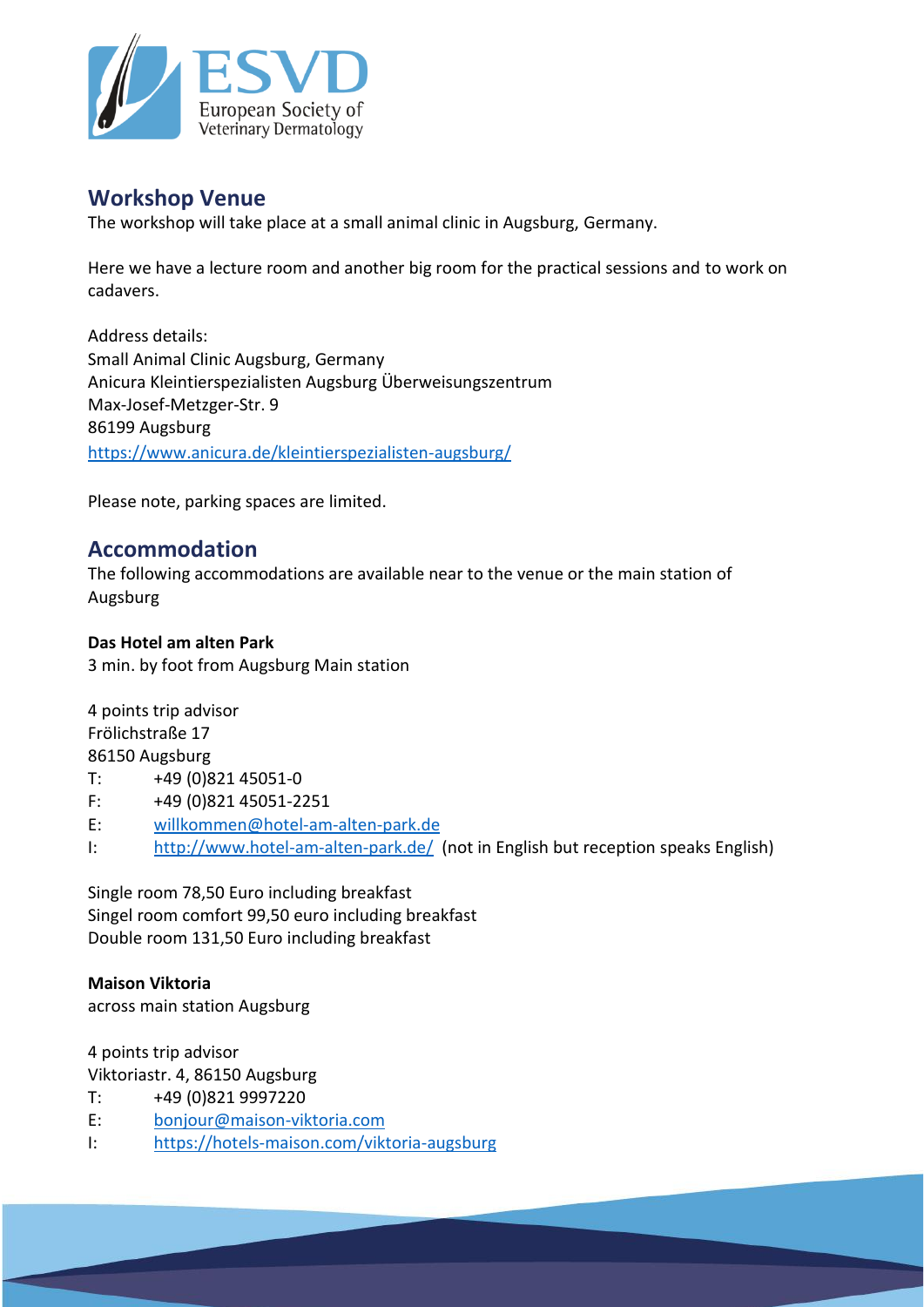

Single room 106-142 Euro (excl.breakfast) Double room 113-142 Euro (excl.breakfast)

#### **InterCity Hotel Augsburg**

3 min from main station Augsburg, at Tram 3 station

3,5 points trip advisor

Halderstr. 29, 86150 Augsburg Email contact form on homepage I: [www.intercityhotel.com/en](http://www.intercityhotel.com/en) (English homepage)

#### **Ibis Augsburg Hauptbahnhof**

5 Min walk from main station

2 star, 3,5 points trip advisor

#### Halderstr. 25, 86150 Augsburg

- T: +49 (0)821 50160
- E: [H1438@accor.com](mailto:H1438@accor.com)
- I: [www.ibis.com/hotel-1438-ibis-augsburg-hauptbahnhof/index.shtml](http://www.ibis.com/hotel-1438-ibis-augsburg-hauptbahnhof/index.shtml)

#### **Hotel Maximilians**

6 min walk to Königsplatz where Tram 3 leaves Very elegant old style hotel in the city center

4,5 trip advisor points Maximilianstr. 40 86150 Augsburg

- T: +49 (0)821 5036-0
- E: [info@hotelmaximilians.com](mailto:info@hotelmaximilians.com)
- I: <https://www.hotelmaximilians.com/en>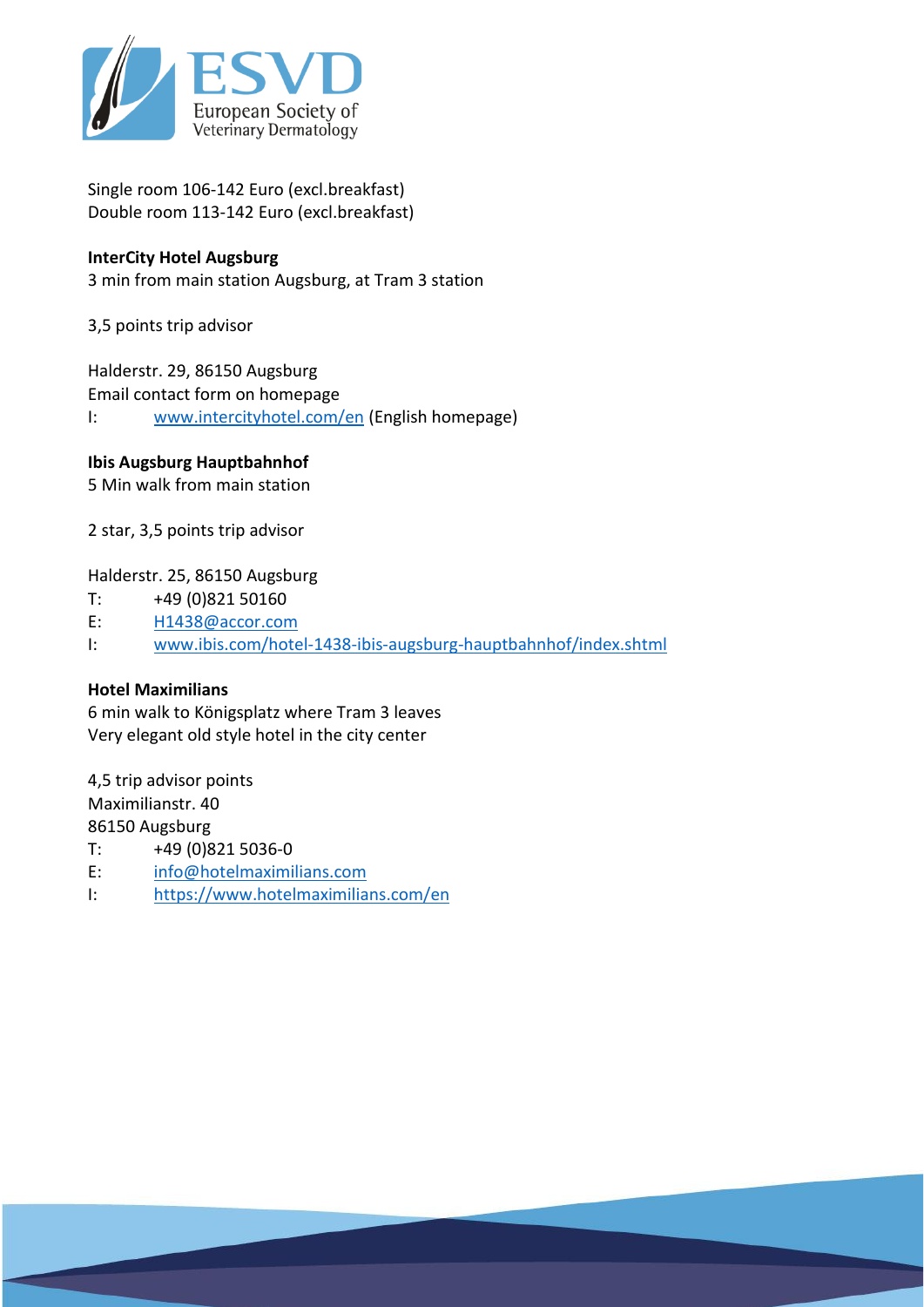

## **How to reach the venue**

#### **By car:**

Navigation system: if it does not know Max-Josef-Metzger-Str. – take General-Cramer-Weg

### Coming from north (A8, Gersthofen, Donauwörth, B17):

A8 exit Augsburg West – direction to Augsburg/Landsberg onto B17 exit Leitershofen first roundabout take the 2nd exit then over the bridge (over B17), at 2nd round about take the 2nd exit to "Sheridan Park" onto Pröllstr., then take the first street left (General Cramer Weg) and the first right from there Max-Josef-Metzgerstr. (here you can see the clinic already). Coming from south (Landsberg am Lech, B17):

Exit Leitershofen, 1st round about 3rd exit to "Sheridan Park" on to Pröllstr., then take the first street left (General Cramer Weg) and the first right from there Max-Josef-Metzgerstr. (here you can see the clinic already).

Please make sure to not block parking for owners of patients!

**By train:** To Augsburg Main station

**By plane:** Munich Airport, Allgäu Airport Memmingen

#### **From Munich Airport to Augsburg:**

you can use several shuttle taxi services door to door (about 1hour drive, 87km (price e.g. Schönberger: 90 Euro round trip if you share, 160 Euro roundtrip if you are by yourself) or the S-bahn and train (about 1,5 hours drive and 30-40 Euro one way).

Schönberger: [www.Fahrdienst-schoenberger.eu/en/](http://www.fahrdienst-schoenberger.eu/en/) (in English) – I use this one myself Kaulke: [www.flughafentransferkaulke.de/en/](http://www.flughafentransferkaulke.de/en/) (in English) Maier: [www.flughafentransfer-maier.com](http://www.flughafentransfer-maier.com/) (Homepage only in German)

S-bahn (city-train) and train: Take the S-Bahn (S8 or S1) from the airport to Munich main train station (Hauptbahnhof)

Trains go every 10-20 Minutes and it takes 50 Minutes from the airport to Munich main station, another 30-40 min. from there to Augsburg Main station.

You can prebook via: [www.bahn.de](http://www.bahn.de/) (English version: [www.bahn.de/p-en/view/index.shtml\)](http://www.bahn.de/p-en/view/index.shtml) some connections might lead you via Pasing station (as easy as main station but watch out which S-bahn to take, or via Laim and Pasing – which adds another train transfer and might make it more difficult).

**Allgaeu Airport Memmingen:** this small airport is about 90km from Augsburg.

<http://www.allgaeu-airport.com/> (English homepage)

Airlines: Ryanair, Corendon, WIZZ, Avantiair, Probeda, blueIslands Public transport is described on the homepage (train/bus about 1,5 hours 60 Euro roundtrip)